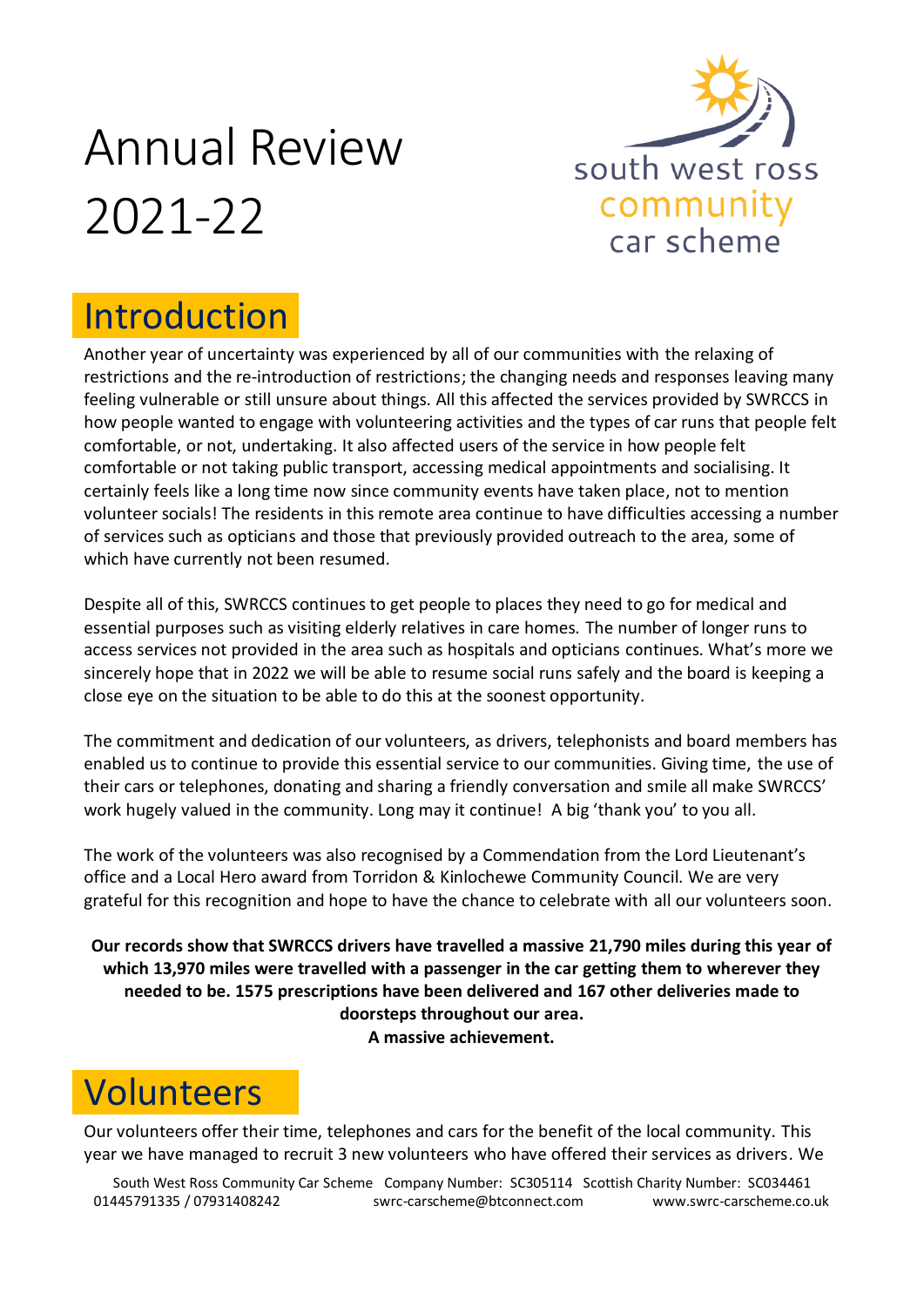have also been successful in retaining most of our other volunteers as they continue to value getting out into the community delivering prescriptions and getting people to medical appointments. The journey is always a good chance to catch up with people, get to know them better and strengthen connections within the communities. On one occasion a driver took a patient to Aberdeen for an appointment, a 9 hour round trip and his partner even provided soup for the journey! SWRCCS now has a total of 42 volunteer drivers and 12 telephonists.

Our telephonists have also been giving regular calls to many users and other residents to check in on them. The recipients of these calls have very much appreciated hearing a kindly voice and the opportunity to chat and catch up. The calls have also identified needs from people that our telephonists were able to help with, including shopping, contacts with other services and getting to vital medical appointments. All this and arranging drivers for the various runs that are undertaken. Here's some things the volunteers have said:

*"I've thoroughly enjoyed meeting people from the village and surroundings. It's given me a real insight into the different situations people are In," a Lochcarron volunteer "It's a brilliant service'" a Torridon volunteer*

#### Users

Many of our users are elderly and living alone so getting their prescriptions delivered to their door or accessing medical appointments with the opportunity to have a chat on the way, all helps individuals to stay independent and live within the community which they call home. Even getting a call occasionally to see how they are enables them to share concerns or any needs they have. Often just knowing that SWRCCS is there if they need it can relieve stress and anxiety as they know they can get to appointments when needed. Here are a few things that some of them have said:-

*"XX was so grateful for getting her to her appointment last week" the Lochcarron Medical Practice "Thanks for all your help this year" (on a Xmas card) a resident of Balnacra "I don't know how I would get to the appointments without you." "It's a special thing" a resident of Lochcarron*

#### Car Runs

SWRCCS drivers have continued to deliver prescriptions and get people to medical appointments at local medical practices, hospitals, optician, dentists, audiologists and the list goes on. Although some are relatively local (about a 15 mile round trip), many involve journeys of 120 plus miles to get to hospital appointments and to access other services. We hope that we can resume social runs in 2022 but at the time of writing we are still only undertaking car runs for medical or essential purposes such as visiting elderly relatives in care homes or journeys that clearly support people in maintaining good mental health and reducing isolation.

The car runs table shows that our volunteers have delivered 620 journeys and our telephonists have organised 645 – an average of nearly 54 every month and an increase of 4.4% over the year.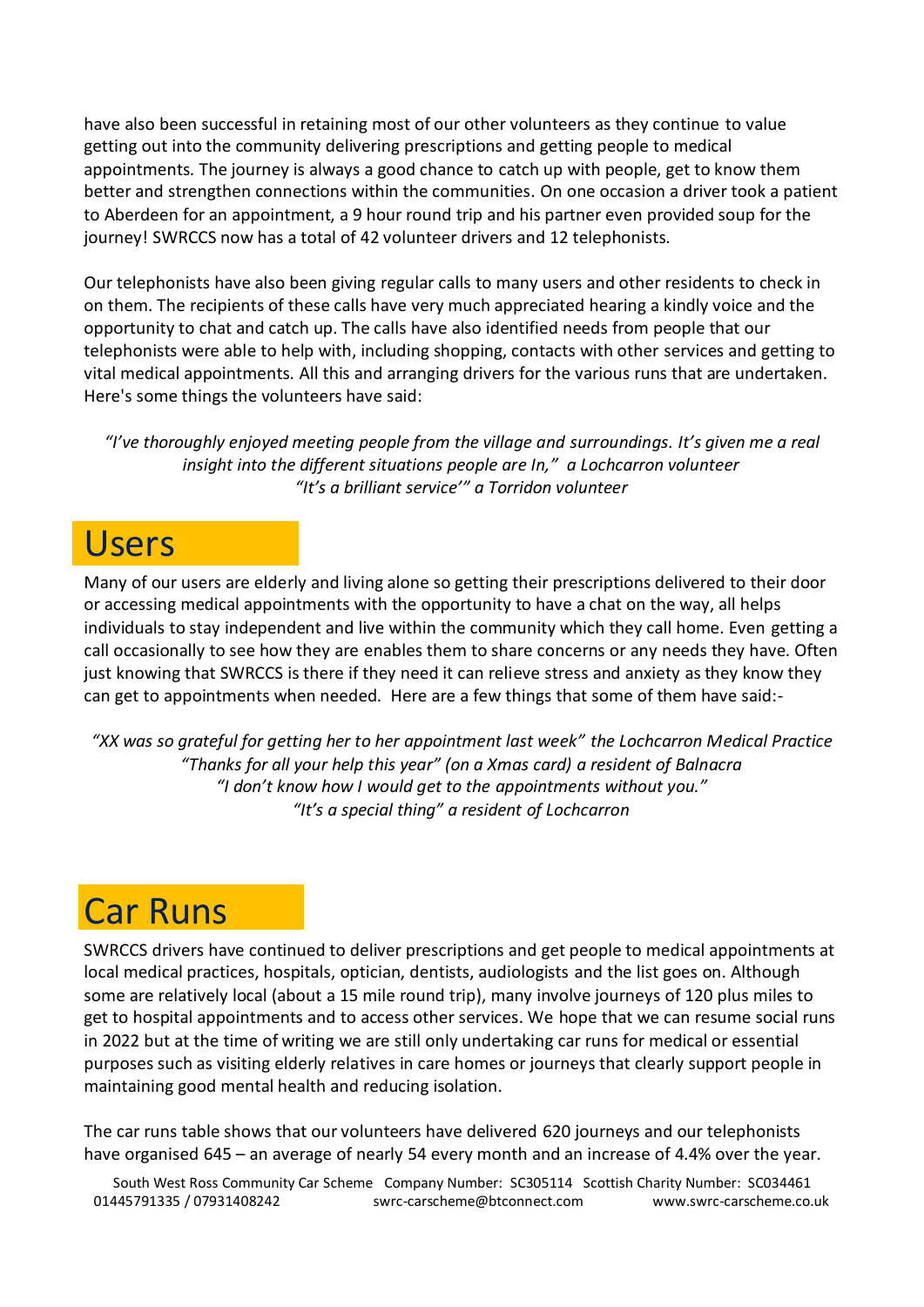|                 | 2021/22                     |                              |                                |              |                     |                               |                                     |                       |                                       |
|-----------------|-----------------------------|------------------------------|--------------------------------|--------------|---------------------|-------------------------------|-------------------------------------|-----------------------|---------------------------------------|
|                 | <b>Organised</b><br>Regular | Organised<br><b>Hospital</b> | <b>Delivery</b><br><b>Runs</b> | <b>Total</b> | No of<br>deliveries | <b>No driver</b><br>available | <b>Cancelled</b><br>by<br>passenger | Completed<br>journeys | %age<br>increase<br>organised<br>runs |
| April           | 10                          | 14                           | 41                             | 65           | 189                 | $\mathbf 0$                   | 3                                   | 62                    | 38.3%                                 |
| May             | 9                           | $\overline{7}$               | 41                             | 57           | 182                 | $\mathbf{1}$                  | $\mathbf 0$                         | 56                    | 3.6%                                  |
| Jun             | 10                          | 8                            | 45                             | 63           | 219                 | $\mathbf 0$                   | $\mathbf 0$                         | 63                    | 40.0%                                 |
| July            | 8                           | 8                            | 41                             | 57           | 127                 | $\mathbf 0$                   | 5                                   | 52                    | 21.3%                                 |
| August          | $\boldsymbol{9}$            | 5                            | 39                             | 53           | 116                 | $\boldsymbol{0}$              | 1                                   | 52                    | 20.5%                                 |
| September       | 12                          | 8                            | 37                             | 57           | 90                  | $\mathbf 0$                   | 3                                   | 54                    | 11.8%                                 |
| October         | 20                          | 9                            | 31                             | 60           | 116                 | $\pmb{0}$                     | 3                                   | 57                    | 22.4%                                 |
| November        | $9\,$                       | $9\,$                        | 30                             | 48           | 118                 | $\boldsymbol{0}$              | $\overline{1}$                      | 47                    | 4.3%                                  |
| December        | 4                           | 8                            | 19                             | 31           | 113                 | $\mathbf 0$                   | $\mathbf{1}$                        | 30                    | $-38.0%$                              |
| January         | $6\phantom{1}6$             | 12                           | 27                             | 45           | 91                  | $\overline{0}$                | $\mathbf{1}$                        | 44                    | $-22.4%$                              |
| February        | 11                          | 11                           | 29                             | 51           | 178                 | $\mathbf{1}$                  | $\overline{3}$                      | 47                    | $-7.3%$                               |
| March           | 9                           | 13                           | 36                             | 58           | 127                 | $\mathbf 0$                   | $\overline{2}$                      | 56                    | $-18.3%$                              |
| Year to<br>date | 117                         | 112                          | 416                            | 645          | 1666                | $\overline{\mathbf{2}}$       | 23                                  | 620                   | 4.4%                                  |

You can see from the chart opposite that the vast majority of runs this year has been for the delivery of prescriptions but there has also been an increasing demand for hospital runs and attendance at medical surgeries for appointments including vaccinations. All this in an environment where SWRCCS is only doing runs with a medical need.



## **Coordinator**

Peter Fenton continues to work supporting volunteers and managing the organisation, funding and finances. Ler working from home for the past couple of years, he is trying to work more from the office in Loch Torridon Community Centre and hopes to get out and about a bit more to meet existing volunteer and users, and recruit a few more! Peter also liaises closely with partners such as local medical practices, community councils and other organisations to ensure that SWRCCS is connected with new initiatives, listening to local needs and identifying how SWRCCS can be involved.

■Doctor

= Optician

**Dentist** 

· Hospital

Waccine.

South West Ross Community Car Scheme Company Number: SC305114 Scottish Charity Number: SC034461 01445791335 / 07931408242 [swrc-carscheme@btconnect.com](mailto:swrc-carscheme@btconnect.com) www.swrc-carscheme.co.uk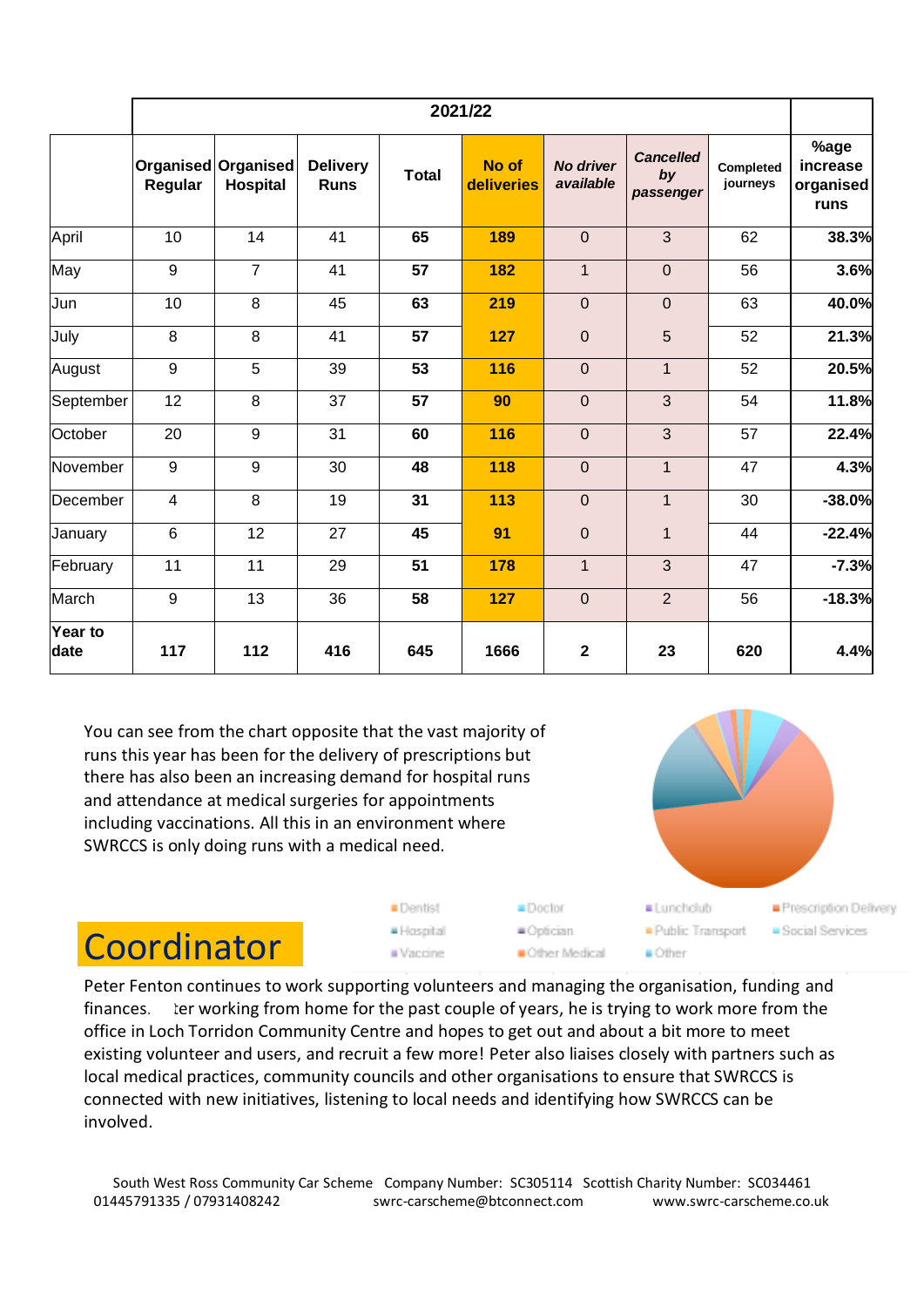#### **Governance**

The Board have worked hard over the year to ensure that the charity and the company adheres to all the statutory requirements and fulfils the objectives of the organisation laid down in its constitution. In order to develop the organisation they are looking to become a SCIO (Scottish Charitable Incorporated Organisation) which will involve developing a new constitution and new reporting systems to OSCR and will simplify the structure of the organisation.

At the AGM in November 2021 we said goodbye to Tony Lyon as a trustee. Tony has been involved for many years and acted as a valued volunteer driver throughout his time with the organisation. We wish him well. We also welcomed Mary Peart and Laura Reid as trustees after they had been co-opted during the year. We look forward to working with them and benefitting from the skills and experience they bring to the board.

Members also thanked Rosie Arthur for her time as secretary as she stepped down from that role after many years supporting the administration of the board. Although she will be missed from the role, she remains as a telephonist, driver and board member for which we are hugely grateful. Anne Wood has taken on the role of secretary and we welcome her into the role.

#### Funding

SWRCCS continues to be supported by our core funders, the Highland Council and NHS Highland. SWRCCS was pleased to have secured 3 year funding from NHS Highland at an increased rate so that we can continue to support and develop transport to medical services.

Additional funding was also secured from NHS Highland through Lochcarron Medical Practice to support the delivery of prescriptions in the area. Thanks to all the Lochcarron Medical staff that enabled this support.

There has also been an increase in donations which have come from users of the scheme, drivers and from other sources such as a legacy from Alastair McCowan – our Chair for many years, Applecross Lunch Club and the sale of the famous tea towels!

## Linking in with other organisations

SWRCCS continues to value working closely with other organisation; sharing good practice, sharing responses and solutions to different scenarios and listening to people about their needs and ways in which we can support our communities. This year we have worked with a number of different organisations including:-

Community Transport Association (Scotland) Highland Third Sector Interface Gairloch Community Car Scheme Volunteer Scotland Skye & Lochaber Council for Voluntary Organsiations